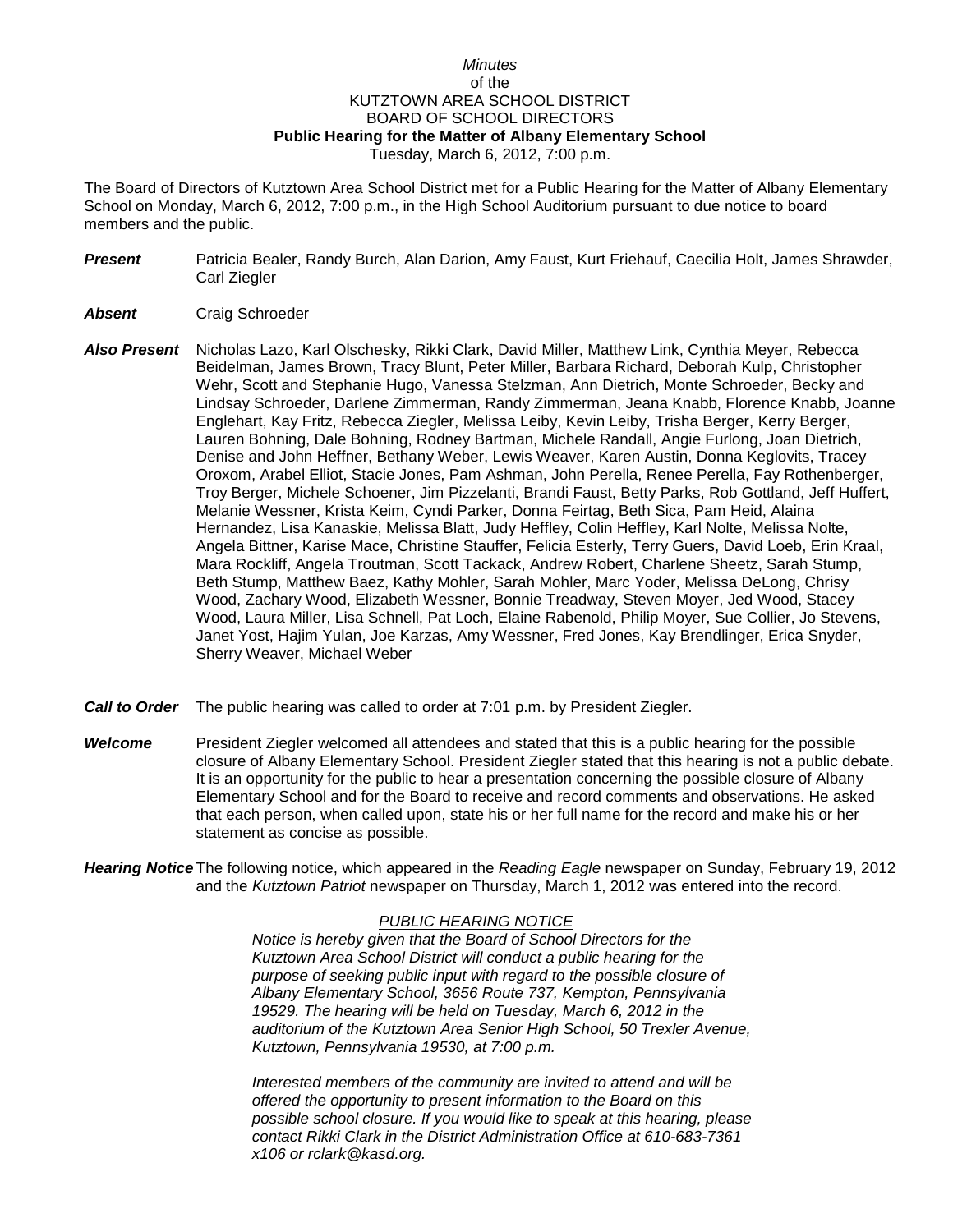KASD Public Hearing for the Matter of Albany Elementary School March 6, 2012 Page 2 of 3

- *Closing Plan* Mr. Lazo presented a PowerPoint to the audience depicting the plan and rationale on closing Albany *Overview* Elementary School, including, but not limited to: demographic census data, building enrollments, classroom arrangements, transportation, educational and academic gain, and approximate cost savings.
- **Public** Beth Sica expressed her concern there may be additional, unforeseen costs associated with moving *Comment* the fifth-grade. She also expressed her concerns that the plans are too involved and affect too many different areas to move forward without research and more planning. She asked the Board to focus on repairing some of the programs by reinstating a few positions that will have an enormous positive impact on our students.

Debby Kulp expressed her concern with exposing 10-year-olds to the disrespectful, tormenting, and disobedient behaviors of middle school students.

Arabel Elliot expressed her concern that KASD needs a more thorough and well-planned solution rather than a misguided proposal. She expressed proper analysis and planning is needed, as well as a comprehensive/strategic plan to address perennial problems such as the budget.

Erin Kraal expressed her concern with the lack of a plan for a major shift for our students, and KASD needs appropriate time to assess, create, and implement a plan for this transition instead of setting a pattern of initiating changes over the summer which sets us up for failure.

Christopher Wehr expressed his concern that the plan seems narrowly focused, and KASD needs a more detailed plan in order to make an informed decision.

Joe Karzas expressed his concern only one side of the plan was presented and it didn't show any consequences, negative impacts, and all perspectives.

Maura Rockliff asked for clarification on the PowerPoint presentation.

John Perella asked for clarification on the savings if Albany Elementary School would close. He also stated his concern that two months is not enough time to make an academically sound plan if Albany is closed.

Erin Kraal inquired if the fifth-grade library materials would be available at the middle school and if anything would change in the fifth-grade library curriculum.

Amy Wessner inquired how will arrival and departure disruptions be dealt with since the fifth-grade will be on a different time schedule.

Fred Jones expressed his concern the plan seems short-sided and indicates a lack of research and sources, and should show impact and foresight into the future. He also expressed his concern with rushing 10-year-olds into a more adult world.

Arabel Elliot inquired if fifth-grade teachers and elementary guidance counselors will be pulled and/or rotated to the middle school.

Karise Mace expressed her concern that fifth-grade is not a part of the elementary schools nor a part of the middle school. She expressed the district should research bringing in more revenues and increasing programs instead of making cuts and closing schools.

Renee Perella expressed her concern with scheduling at the middle school and if timing will allow the fifth-grade to have a separate lunch time.

Kay Brendlinger questioned what the total capacity of the schools is and if enrollment increases, will we run out of space if we sell the Albany building. She also questioned if the property would go up for sale immediately.